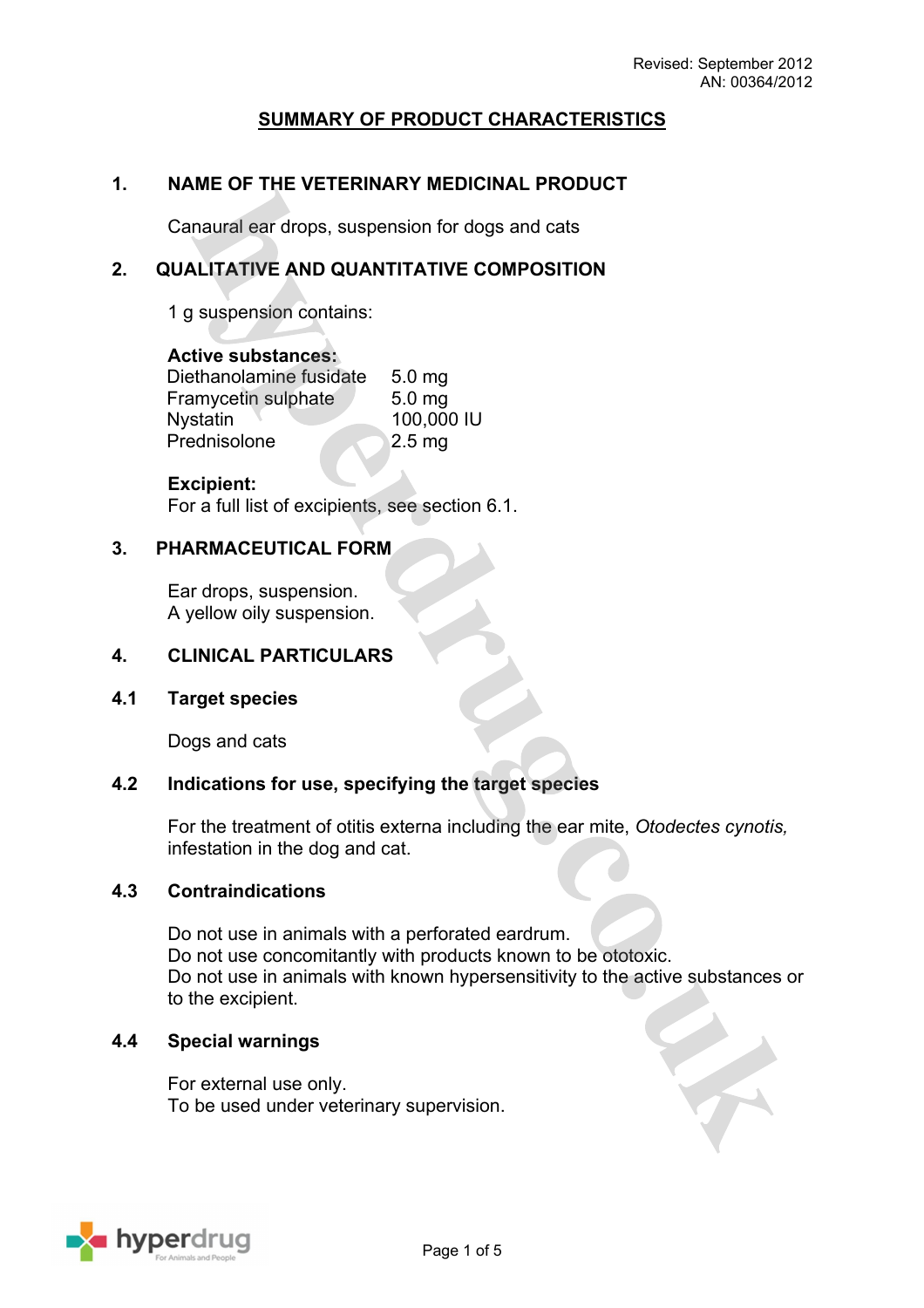## **4.5 Special precautions for use**

Official, national and regional antimicrobial policies should be taken into account when the product is used.

i. Special precautions for use in animals

Following recovery the ears should be checked at regular intervals for any signs of re-infection.

ii. Special precautions to be taken by the person administering the veterinary medicinal product to animals

Avoid contact with the product.

Wash hands after use.

If the product comes into contact with the eyes, rinse immediately with plenty of water.

People with known hypersensitivity to any of the active substances or the excipient in the product should avoid contact with the veterinary medicinal product.

## **4.6 Adverse reactions (frequency and seriousness)**

On very rare occasions and primarily in geriatric animals, use of auricular preparations may be associated with hearing impairment which may be either transient or prolonged.

Allergy or hypersensitivity reactions to the active substances or the excipient might occur.

Anti-inflammatory corticosteroids such as Prednisolone can exert a wide range of side effects. Dosage in medium to long term use should therefore generally be kept to the minimum.

During therapy effective doses suppress the hypothalamic-pituitreal adrenal axis. Following cessation of treatment symptoms of adrenal insufficiency can arise and this may render the animal unable to deal adequately with stressful situations.

Corticosteroids may delay wound healing and the immunosuppressant actions may weaken resistance to, or exacerbate existing infections.

## **4.7 Use during pregnancy, lactation or lay**

The safety of the veterinary medicinal product has not been established during pregnancy and /or lactation. The use is not recommended during pregnancy and/or lactation.

#### **4.8 Interaction with other medicinal products and other forms of interaction**

None known.

### **4.9 Amounts to be administered and administration route**

Where appropriate, prior to administration, the ear canal and the surrounding be cleaned mechanically or by irrigation taking care to avoid

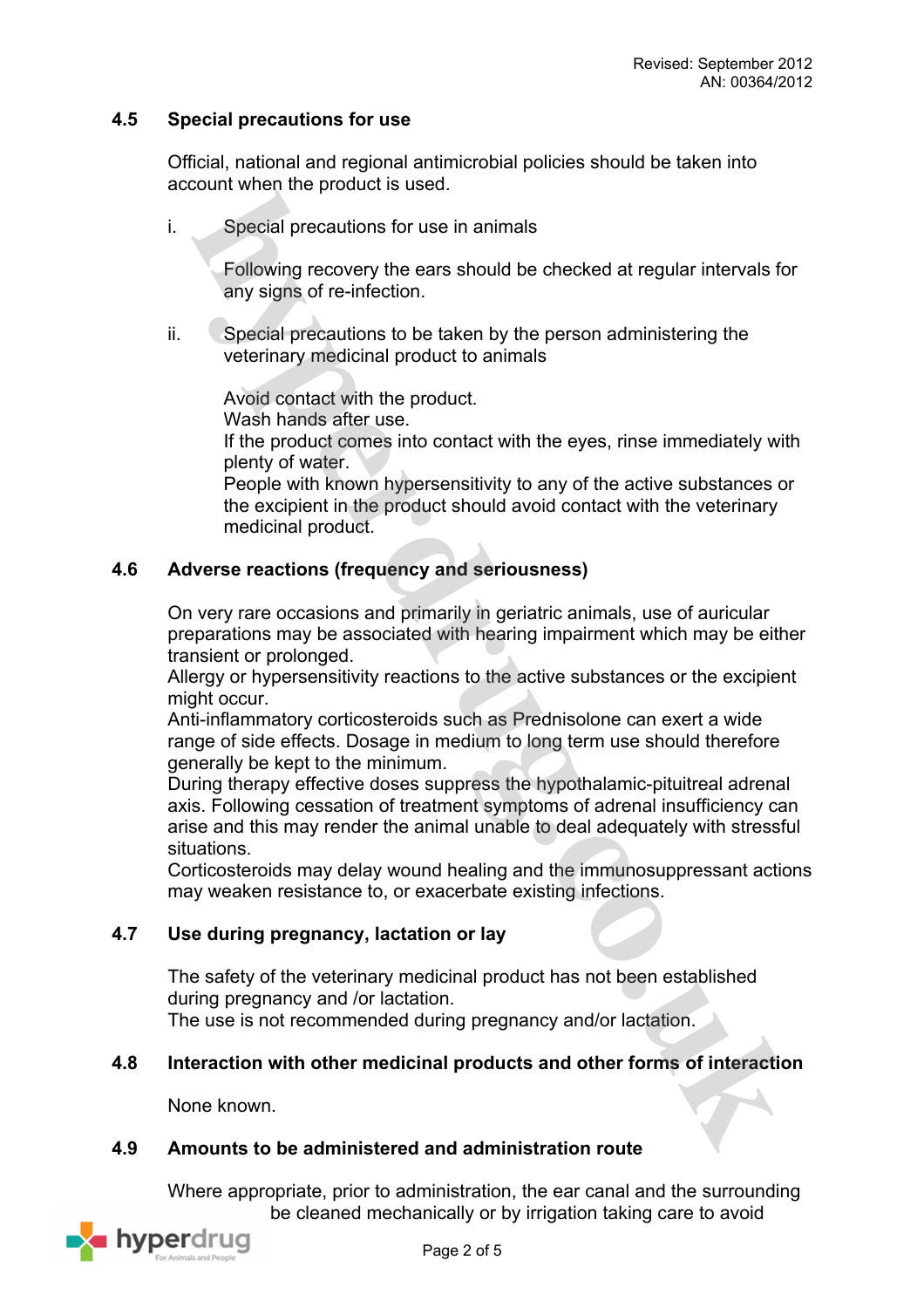further damage to the skin. Any excess exudate, hair or debris should be carefully removed prior to the application of the ear drops. Animal owners should only do this on the direction of the prescribing veterinary surgeon.

Shake the bottle well before use.

Instil 5-10 drops into the ear according to the size of the animal and ear canal twice daily.

Without allowing the animal to shake its head, very gently massage the ear canal after administration holding the pinna in an upright position to ensure penetration of the drops into the ear.

Where ear mite infection is present, consideration should be given to treating both ears, even if infection is apparent in only one. Treatment should continue for at least 3 weeks to ensure that successive generations of ear mites are killed. Animals that are in contact should also be treated.

Where treatment is for a period longer than 7 days regular clinical reevaluation should be carried out.

Where Gram-negative infections are involved, the use of the veterinary medicinal product should be based on bacterial sensitivity testing. In cases where the treatment period is prolonged, *in vitro* sensitivity should be reevaluated.

#### **4.10 Overdose (symptoms, emergency procedures, antidotes), if necessary**

Not applicable.

#### **4.11 Withdrawal period(s)**

Not applicable.

## **5. PHARMACOLOGICAL PROPERTIES**

**Pharmacotherapeutic group:** Otologicals containing corticosteroids and antiinfectives in combination.

**ATCvet code:** QS 02 CA 01

#### **5.1 Pharmacodynamic properties**

The veterinary medicinal product is effective against the micro-organisms commonly associated with otitis externa, including the ear mite, *Otodectes cynotis* and are specifically formulated for the treatment of otitis externa in the dog and cat.

## **Diethanolamine fusidate**

Fusidic acid (present in the veterinary medicinal product as the Diethanolamine salt) is an antibiotic which is highly active against *Staphylococci*, the most commonly found bacterial pathogen in otitis externa

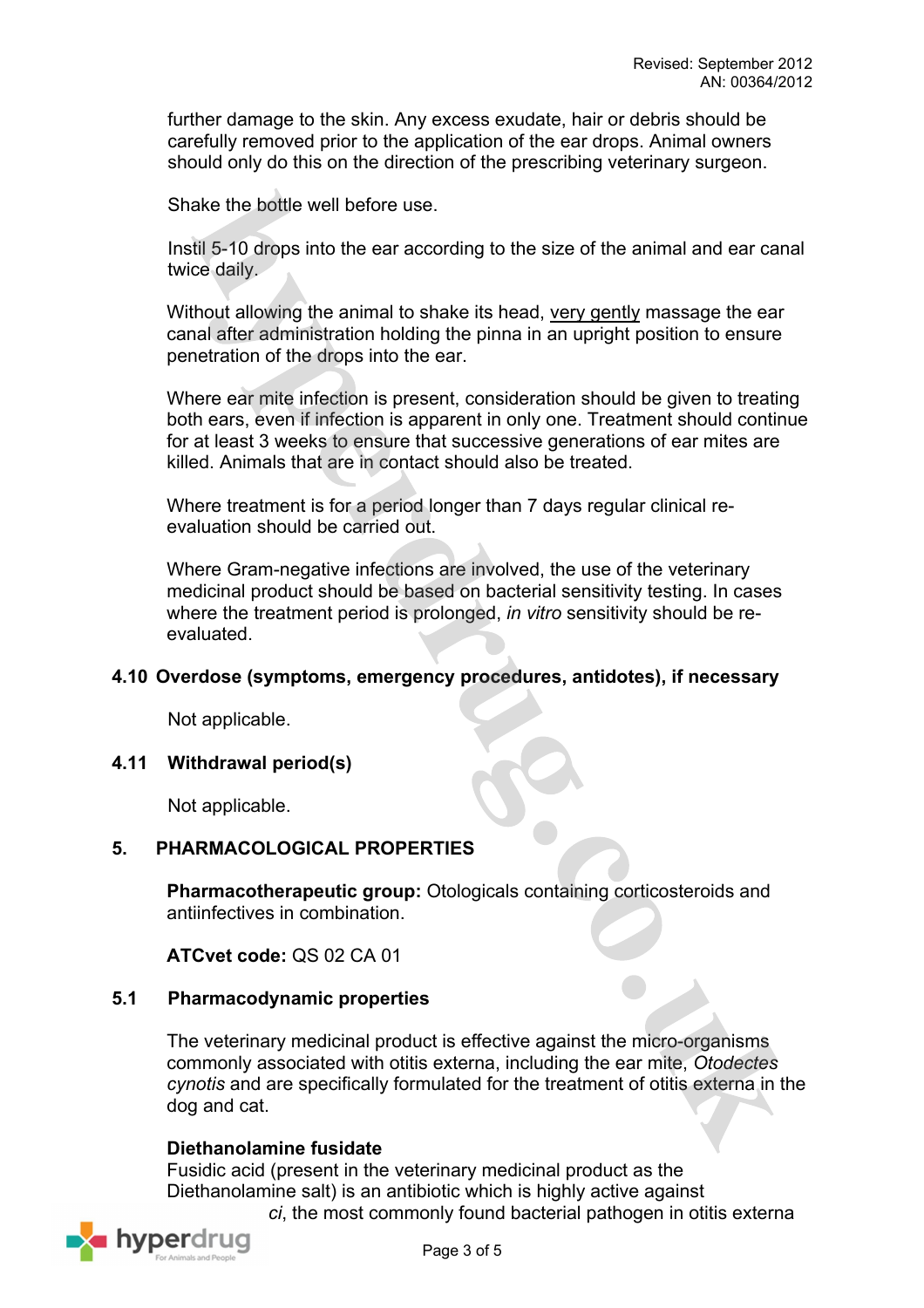in the dog and cat. Fusidic acid has skin penetrating properties which enhances its antibacterial properties.

#### **Framycetin sulphate**

Framycetin sulphate is a broad spectrum antibiotic which has been incorporated for its activity against Gram-negative organisms associated with otitis externa, in particular *Pseudomonas spp.* and *Proteus spp.* 

#### **Nystatin**

Nystatin is highly active against yeasts. The yeast, *Malassezia pachydermatis* is associated with otitis externa in the dog and cat either by itself or with other organisms.

#### **Prednisolone**

Prednisolone is incorporated for its anti-inflammatory and anti-pruritic activity.

All four active ingredients are suspended in oil. A bland oil is used which softens and dissolves ceruminous material and readily penetrates the ear canal. Additionally, the oil used does not matt the hair around the ear, which would prove objectionable to both animal and owner.

Clinical trials have demonstrated that the veterinary medicinal product is effective in the treatment of the ear mite, *Otodectes cynotis,* in the dog and cat. The mode of action is uncertain as none of the components in the veterinary medicinal product have recognised acaricidal activity.

## **5.2 Pharmacokinetic particulars**

Fusidic acid and Framycetin are not absorbed into the systemic circulation when used topically. In contrast, prednisolone can in some cases be absorbed when used topically.

## **6. PHARMACEUTICAL PARTICULARS**

## **6.1 List of excipients**

Sesame oil.

## **6.2 Incompatibilities**

None known.

## **6.3 Shelf life**

Shelf-life of the veterinary medicinal product as packaged for sale: 2 years. Shelf-life after first opening the immediate packaging: 3 months.

## **6.4 Special precautions for storage**

Do not store above 25°C. Protect from direct sunlight.